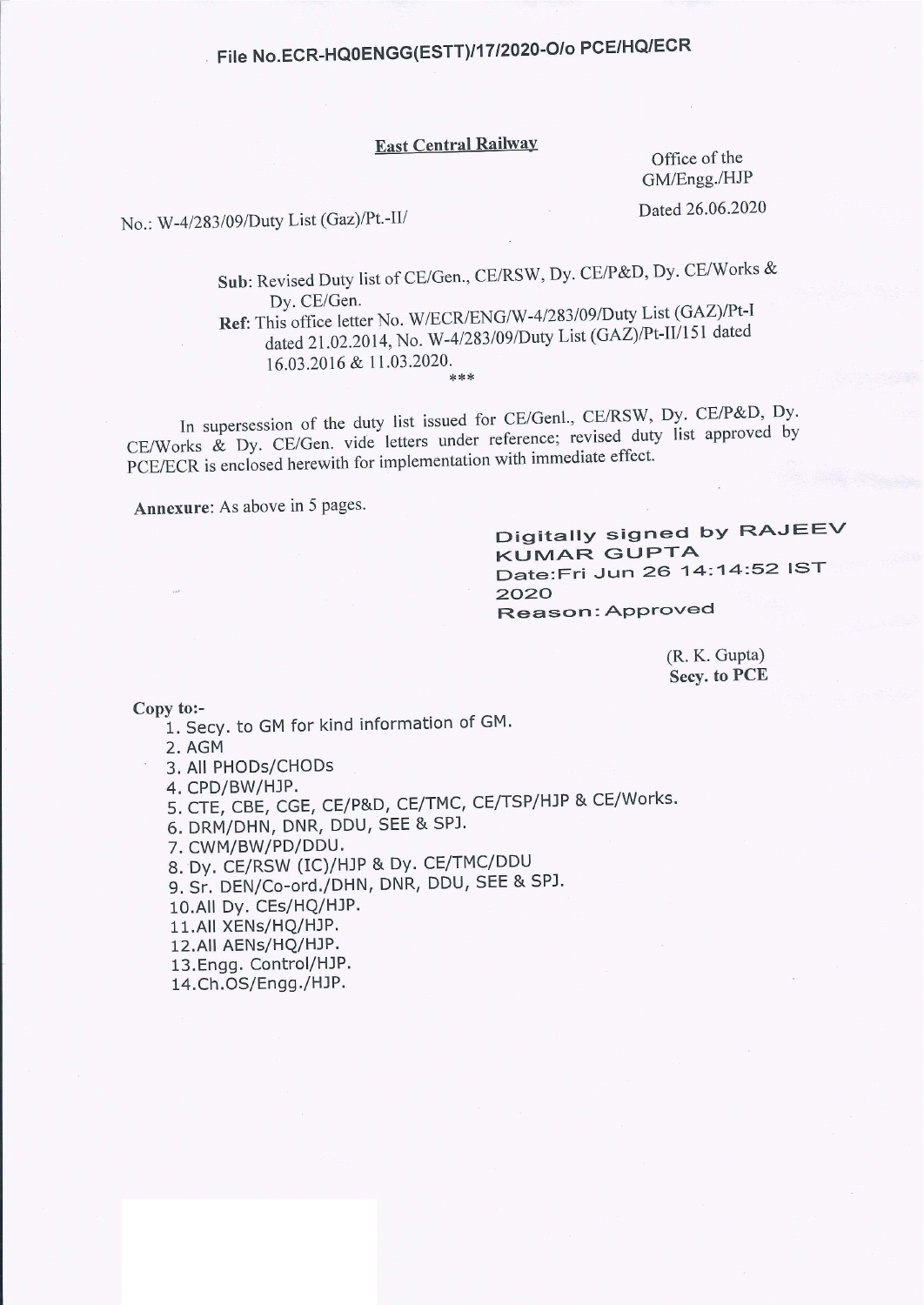#### **Duty list of CE/General**

- 1. All matters relating to Land Management including, licensing, encroachment and commercial development of railway land. Quarter management system.
- 2. Deposit works of Private & assisted siding. Fixation and review of interest and maintenance charges of assisted siding and inspection charges of private siding.
- 3. Land boundaries.
- 4. Rajbhasha.
- 5. Land matter of Railway siding.
- 6. Court cases of Engg. Department (Nodal officer).
- 7. Audit & Accounts Inspection Reports, Draft Paras, outstanding stock sheets (Nodal officer).
- 8. Parliament questions and parliamentary committees.
- 9. Nodal officer for compliance of references from MPs and MLAs including representation received by MR and CA-III references on all issues including LC gates
- 10.Computerization of Engineering Department (Nodal officer).
- 11. Upkeep and maintenance of land plans.
- 12.Provision of accommodation for GRP.
- 13.Engineering earnings including recovery of outstanding dues from outsiders and other departments.
- 14.ZRUCC meetings, PREM and PNM meetings including meetings with other associations.
- 15.Procurement and maintenance of office equipments, computers, stationary items, fuels, furniture's and other general stores.
- 16.Supply of uniforms to Engg. staff.
- 17.GM's Annual Narrative Report.
- 18.Nodal officer for creation of posts, recruitments and surrender including creation of posts for new assets & HQ establishment.
- 19.Work study reports etc.
- 20.Compliance of CRB, ME's, GM and other senior officers' inspection notes.
- 21.Right to information Act.
- 22.Cadre control of ministerial staff in the HQ including Stenos/PSs etc.
- 23.All matters pertaining to IT including telephones.
- 24.Implementation of different systems of funding and construction Single Entity, Annuity based, PPP, BOT, NHAI, MPLADS, NREGS, other new policies.
- 25.Sinking, development and cleaning of tube wells maintained by Engineering Department.
- 26.Nodal officer for training schools and training of officers & staff.
- 27.Procurement, hiring and repair of vehicles
- 28.Newspaper cuttings.
- 29.Theft & losses.
- 30.Write off statements.
- 31.Territorial Chief Engineer of Dhanbad Division- As a Territorial Chief Engineer of Dhanbad Division he will carry out duties assigned vide No.W-4/283/9/Duty List/Gaz. Dated 19.04.2007 and all tenders, contracts and variation statements (other than related with bridges and supply of ballast) pertaining to Dhanbad Division.
- 32.He will be assessed by Dy. CE (G) and AEN (G).
- 33.Any other item assigned by higher authority.

\*\*\*\*\*\*\*\*\*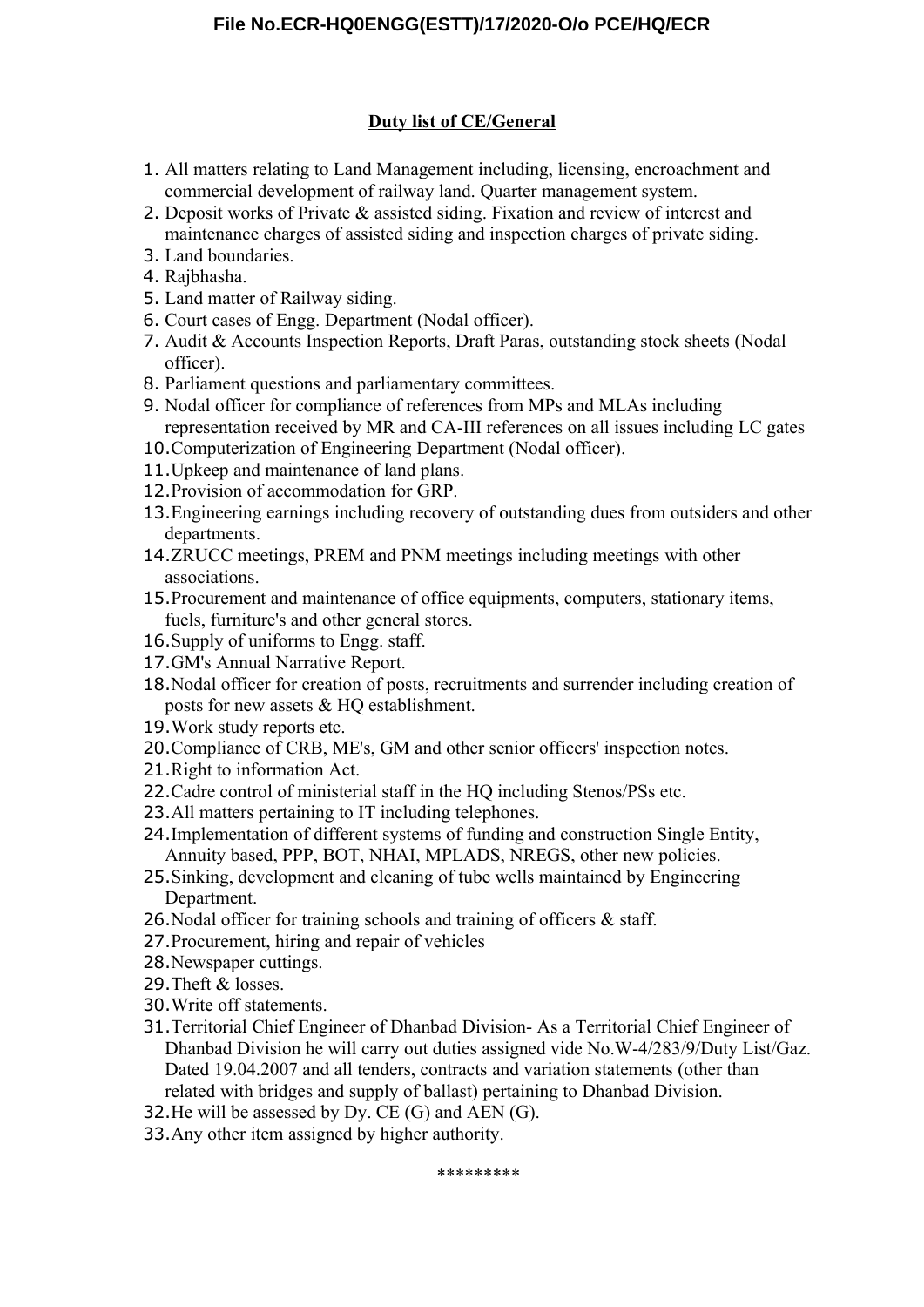#### **Duty list of Dy. CE/General**

- 1. All matters relating to Land Management including, licensing, encroachment and ommercial development of railway land. Quarter management system.
- 2. Deposit works of Private & assisted siding. Fixation and review of interest and maintenance charges of assisted siding and inspection charges of private siding.
- 3. Land boundaries.
- 4. Rajbhasha.
- 5. Land matter of Railway siding.
- 6. Court cases of Engg. Department (Nodal officer).
- 7. Audit & Accounts Inspection Reports, Draft Paras, outstanding stock sheets (Nodal officer).
- 8. Parliament questions and parliamentary committees.
- 9. Nodal officer for compliance of references from MPs and MLAs including representation received by MR and CA-III references on all issues including LC gates
- 10.Computerization of Engineering Department (Nodal officer).
- 11. Upkeep and maintenance of land plans.
- 12.Provision of accommodation for GRP.
- 13.Engineering earnings including recovery of outstanding dues from outsiders and other departments.
- 14.ZRUCC meetings, PREM and PNM meetings including meetings with other associations.
- 15.Procurement and maintenance of office equipments, computers, stationary items, fuels, furniture's and other general stores.
- 16.Supply of uniforms to Engg. staff.
- 17.GM's Annual Narrative Report.
- 18.Nodal officer for creation of posts, recruitments and surrender including creation of posts for new assets & HQ establishment.
- 19.Work study reports etc.
- 20.Compliance of CRB, ME's, GM and other senior officers' inspection notes.
- 21.Right to information Act.
- 22.Cadre control of ministerial staff in the HQ including Stenos/PSs etc.
- 23.All matters pertaining to IT including telephones.
- 24.Implementation of different system of funding and construction Single Entity, Annuity based, PPP, BOT, NHAI, MPLADS, NREGS, other new policies.
- 25.Sinking, development and cleaning of tube wells maintained by Engineering Department.
- 26.Nodal officer for training schools and training of officers & staff.
- 27.Procurement, hiring and repair of vehicles
- 28.Newspaper cuttings.
- 29.Theft & losses.
- 30.Write off statements.
- 31.Preparation of PCDO pertaining to his unit.
- 32.He will report to CGE/PCE.
- 33.Any other item assigned by higher authorities.
- 34.He will be assisted by AEN or XEN/G.

\*\*\*\*\*\*\*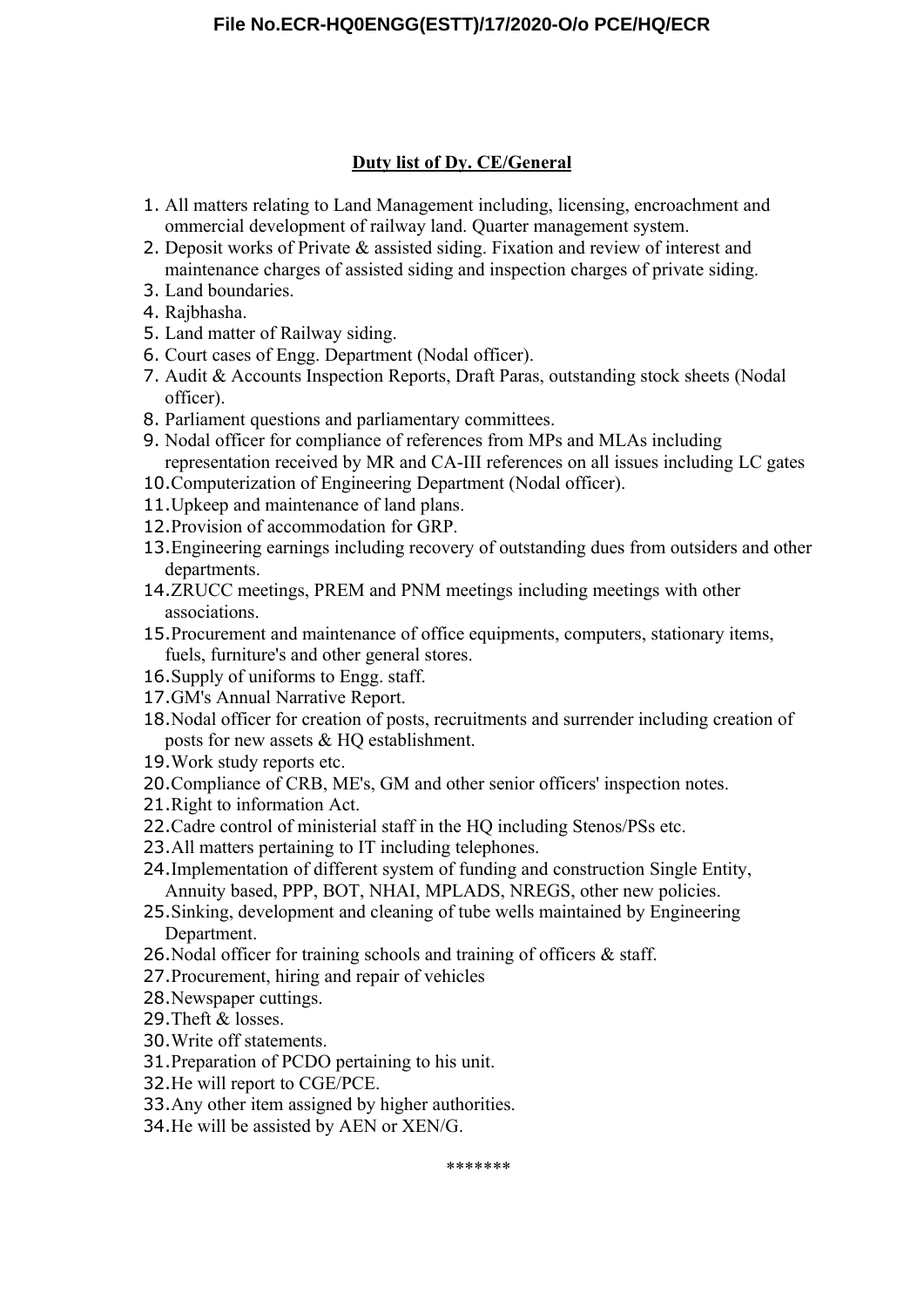# Duty list of CE/RSW/HJP

# Road Over Bridge/Road Under Bridge (ROB/RUB) etc.:

- 1. Sanction and monitoring of construction of Road Over/Under Bridges in lieu of busy level crossing qualifying for replacement by ROB/RUB.
- 2. Sanction, Monitoring of construction of Foot Over Bridges for General Public at places not covered under Passenger Amenity Works.
- 3. Works Programme for Plan Head-30.
- 4. Co-ordination of correction slips related to Level Crossings and ROBs/RUBs.
- 5. CA-III reference, RTI, Draft Para/Audit Para, Parliament question and other issues related to Parliamentary committees item in respect of ROB/RUBs.

# **Level Crossing:**

- 6. Provision of new level crossing.
- 7. Policy and monitoring progress of special works pertaining to level crossings like provision of new level crossing, elimination/manning of unmanned level crossing, up-gradation of level crossings and its infrastructure.
- 8. Preliminary / Supplementary Works Programme of Plan Head-29.
- 9. Manning of unmanned level crossing.
- 10. Upgrading of level crossing.
- 11. Provision of lifting barriers at non-interlocked level crossings.
- 12. Closure of level crossing, Re-opening of level crossings.
- 13. Technical issues and related policies concerning with level crossing.
- 14. Monitoring of works on National Highways in respect to level crossing works (Civil) concerned with PH-29 & 30.
- 15. Works Programme for Plan Head- 29 (Only Engg. Works)
- 16.CA-III reference, RTI, Draft Para/Audit Para, Parliament question and other issues related to Parliamentary committees item in respect of Level Crossings.
- 17. Territorial Chief Engineer of Sonpur Division- As a Territorial Chief Engineer of Sonpur Division he will carry out duties assigned vide No.W-4/283/9/Duty List/Gaz. Dated 19.04.2007 and all tenders, contracts and variation statements (other than related with bridges and supply of ballast) pertaining to Sonpur Division.
- 18. He will be assisted by Dy. CE/RSW, XEN/AXEN/RSW.
- 19. He will report to CPD/BW.
- 20. Any other duties assigned by PCE/CPD (BW) from time to time.

#### \*\*\*\*\*\*\*\*\*

# Duty List of Dy. CE/P&D

1. Formulation and co-ordination for preparation of Annual Works Programme on **IRPSM** other than Track & bridges.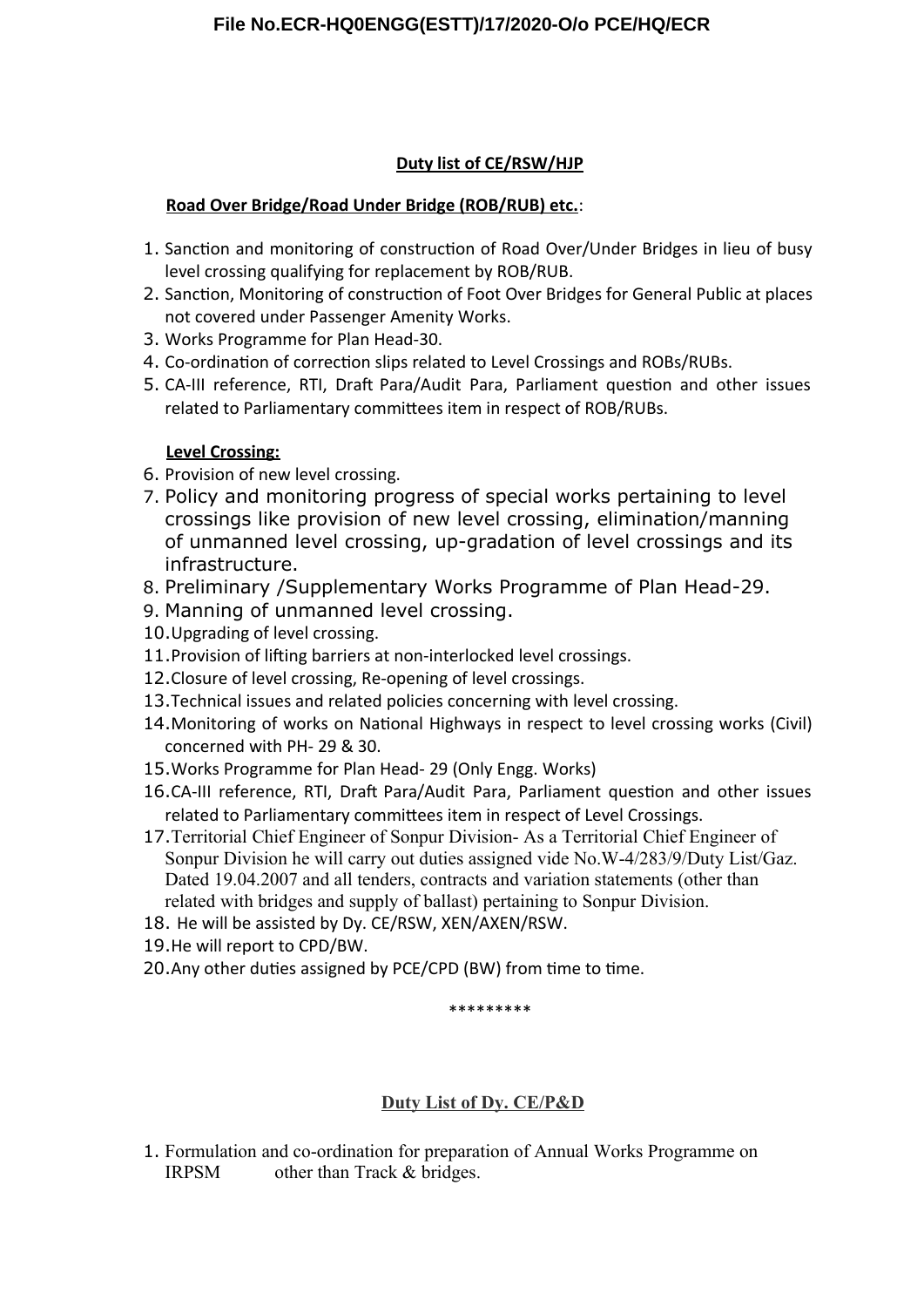- 2. Co-ordination for budgetary control over expenditure against Demand-16 and Revenue.
- 3. Monitoring and control of funds of works under MPLAD and CSR funds.
- 4. Preparation and Approval of ESPs, L-sections of new lines, gauge conversion & doubling and all drawings (Except for bridges & FOB design) including private and assisted siding.
- 5. Nodal officer for monitoring progress of works including SRSF works.
- 6. Coordinator for periodical works review meeting.
- 7. Plan head coordinator of works appearing on IRPSM for Plan Head 51 & 64.
- 8. All matters relating to Passenger Amenities like Model, Modern and Adarsh Stations, Multi-functional Complex etc. including their progress.
- 9. Development, Standardization and finalization of type plans for various utilities and uses other than bridges, ROB, & LHS. Design approval will rest with CBE.
- 10.Updating of system map, yard diagram, index plan and sections, ODC profiles.
- 11.Updating of station wise details of passenger amenities.
- 12.Unsanctioned expenditure.
- 13.Cadre control of Drawing and Design staff including creation, recruitment and surrender of posts.
- 14.Policy related to stations including station development by IRSDC and RVNL.
- 15.Foot over bridges Planning and monitoring of execution including replacement proposals on condition basis based on recommendation of CBE and the recommendation of CCM based on No. of passengers.
- 16.Disaster Management (As related to buildings and structures other than bridges).
- 17.Matters related to information Technology & MIS.
- 18.E-working in official functioning Availability of Type Plans on Web (Internet).
- 19.Matters related to planning and execution of works in Railway portion for DFCCIL, RVNL, other Metros, RRTC, MOT etc.
- 20.Preparation of PCDO pertaining to his unit.
- 21.He will report to CE/P&D.
- 22.He will be assisted by XEN/AXEN Planning.
- 23.Any other item assigned by higher authority.

\*\*\*\*\*\*\*\*\*\*

#### **Duty list of Dy. CE/Works**

- 1. Design of building structures other than steel structures, FOB & bridges.
- 2. Use of latest tools, methodologies, concepts and solutions in design and construction of structures.
- 3. Estimates of all works (Other than track and bridge works).
- 4. Corporate welfare plan for colonies.
- 5. Policy of Works, Contract, Arbitration and on PMC.
- 6. Railway's corporate plans including vision statements and Five year plan.
- 7. Completion reports.
- 8. Updating assets register.